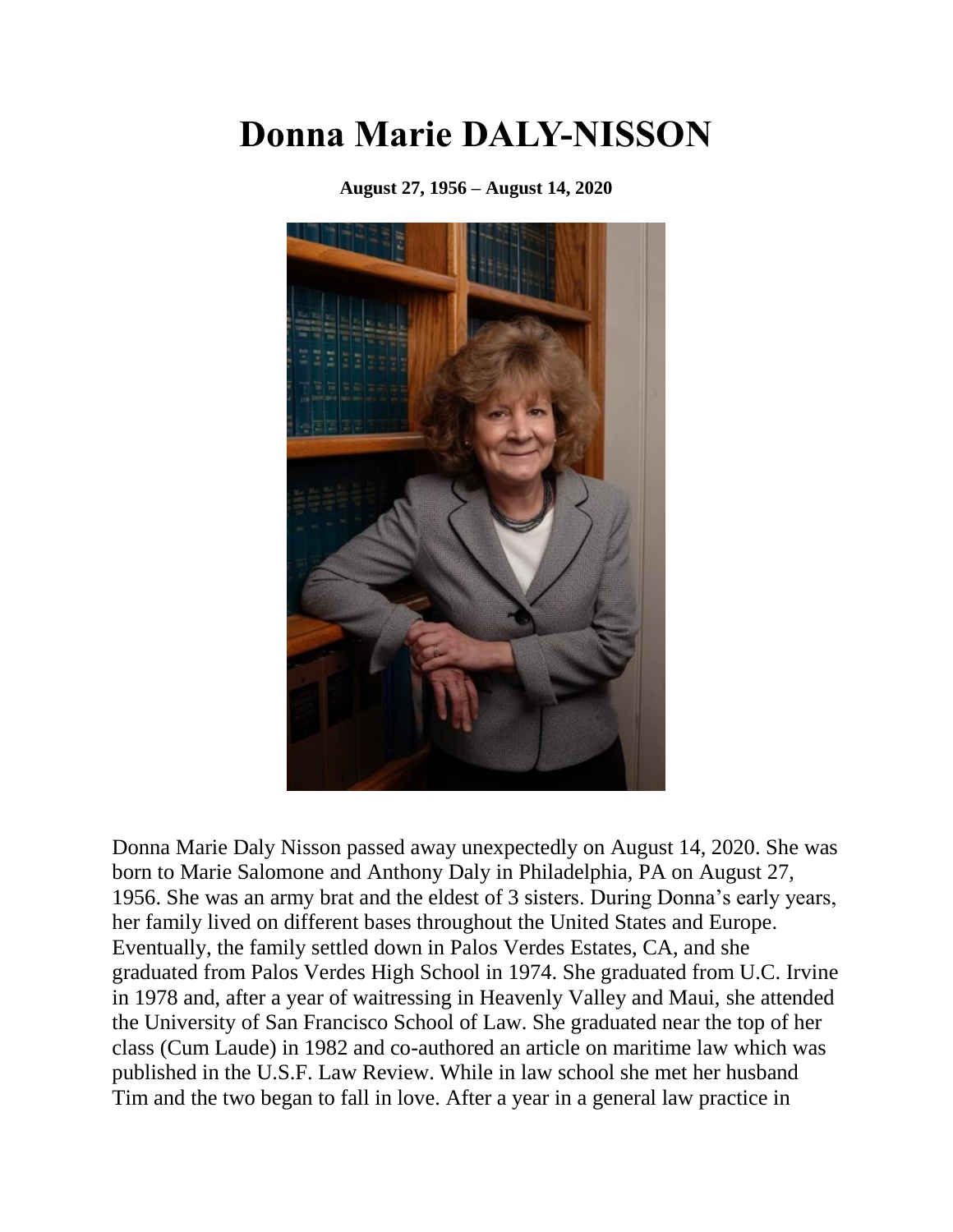Oakland, Donna and Tim moved to Redding where Donna joined the Shasta County District Attorney's office. She was the only woman attorney in the District Attorney's office and one of just a handful of women lawyers in Shasta County. Like the bulldog she was, she proudly and courageously bucked the "good old boy" system. Donna soon developed what would become a lifetime passion for criminal justice and the rights of victims. Based on her keen intelligence and incredible work ethic she rose quickly through the ranks. She aggressively prosecuted violent felons, including child molesters, rapists, and murderers. She successfully tried three death penalty cases, including the murder of a police officer in the line of duty. The greatest miracle of Donna's life happened on March 19, 1997 when she gave birth to her daughter Haley. Donna was a loving and doting mother who could never do enough for Haley. She was involved in every aspect of Haley's life. No matter how tired or stressed out or overworked, Donna would always drop everything for Haley. She volunteered at school and sporting events, and made sure Haley was pointed in the right direction. Donna taught Haley how to be a strong woman: how to speak her mind and never back down, how to know right from wrong and stand on the side of righteousness. She taught her to balance hard work and determination with kindness and compassion. Because of Donna, Haley has become an intelligent, empathetic, and beautiful young woman who Donna was so justly proud of. After taking time off for Haley, Donna returned to her career as a prosecutor. In addition to Shasta County, she worked for the Tehama and Glenn County District Attorney's offices. On the first day of the Carr fire, she interviewed for the vacant position of Trinity County District Attorney. She was unanimously chosen over other well qualified applicants by the Board of Supervisors. Donna loved her job as the Trinity County D.A. and happily put in 70-hour work weeks to protect crime victims. Donna was a skilled and fearless lawyer who backed down from no one. There have been very few prosecutors with her depth and breadth of experience, and she took pride in mentoring younger lawyers. As passionate as she was about her career she was even more so about her family. She hosted huge holiday events which lasted days, where over 30 people were seated for dinners. She lovingly planned and prepared for these events for months and made sure every individual's wants and needs were taken care of. She was a great cook and consummate hostess. She was a generous, loving, and much loved, daughter, sister, wife, mother, niece, aunt, and cousin. Donna loved to entertain and had many good friends whom she treated like her own family. She loved to laugh, yell, drink wine, dance, listen to loud music, and play card and board games. She loved to be right and to be in charge. She was a passionate debater who used colorful language and lovingly called her husband Tim a "candy-ass liberal". Donna loved children and they loved her. She is well loved and will be deeply missed by so many of Haley's friends, several of whom